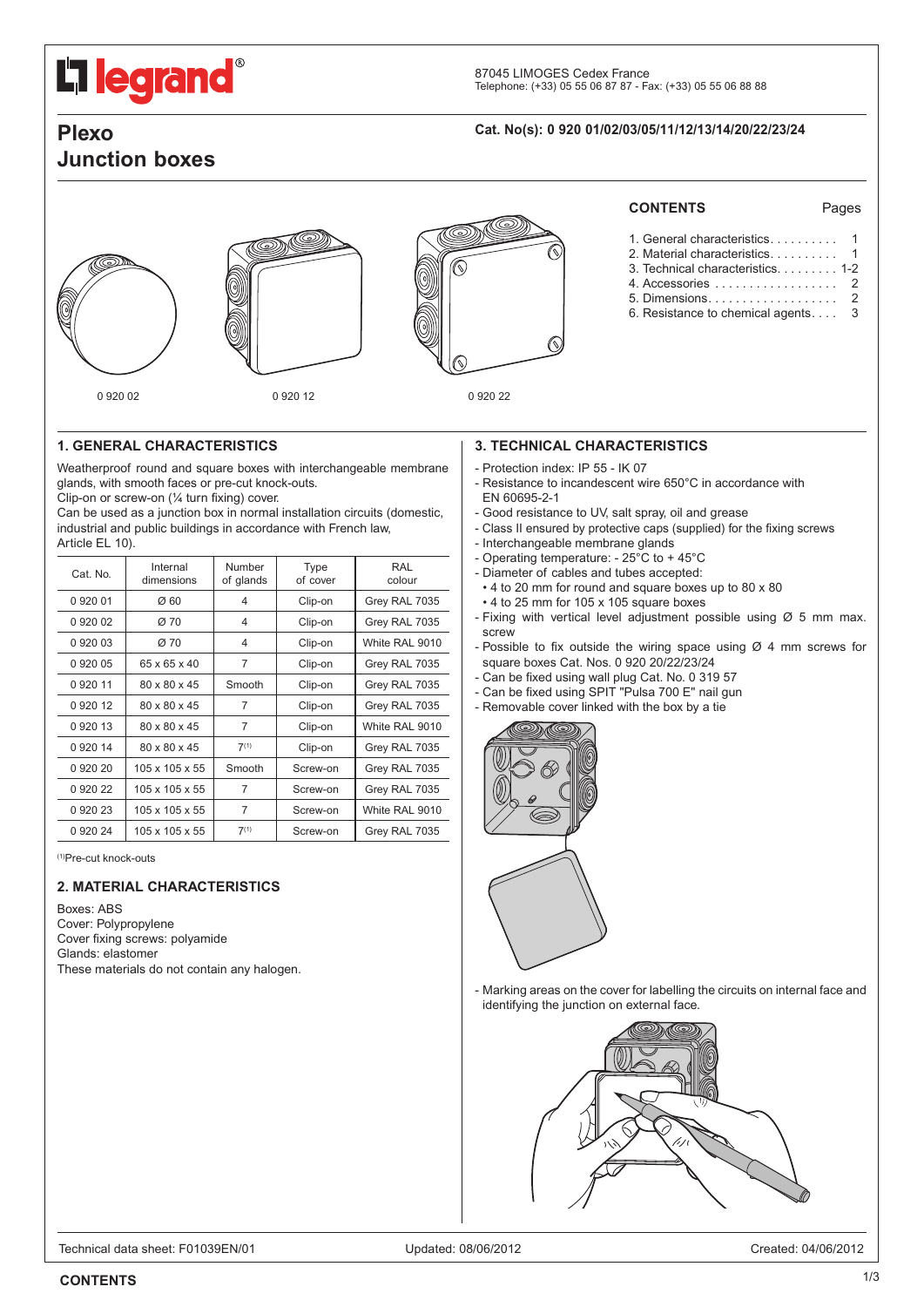## <span id="page-1-0"></span>**Plexo Junction boxes**

#### **Cat. No(s): 0 920 01/02/03/05/11/12/13/14/20/22/23/24**

#### **3. TECHNICAL CHARACTERISTICS** *(continued)*

- Installing cables and tubes < Ø 16 mm



#### **4. ACCESSORIES**

- Indelible black felt tip pen Cat. No. 0 395 98 for marking - Spare membrane glands

| ØA           |    |  |
|--------------|----|--|
| ØE           |    |  |
| ØC           |    |  |
| $\mathbf{m}$ |    |  |
|              | ØE |  |
|              |    |  |

|      |        | B |      | D   |        |
|------|--------|---|------|-----|--------|
| Ø 20 | Ø 27.6 |   | Ø 20 | 9.5 | Ø22    |
| Ø 25 | Ø 33.8 |   | Ø 25 | 12  | Ø 27.5 |

Selection chart for spare membrane glands

| Box       | Glands                  |                          |  |
|-----------|-------------------------|--------------------------|--|
| (in mm)   | Grey<br><b>RAL 7035</b> | White<br><b>RAL 9010</b> |  |
| Ø 60      | 091914                  |                          |  |
| Ø 70      | 091914                  | 091908                   |  |
| 65 x 65   | 091914                  |                          |  |
| 80 x 80   | 091914                  | 091908                   |  |
| 105 x 105 | 091915                  | 091900                   |  |

- Mounting plate for wire cable trays: Cablofil wire KZ and F31, Cat. No. 0 919 37 for 80 x 80 boxes, Cat. No. 0 919 38 for 105 x 105 boxes.

- Junction strip Cat. No. 0 312 10 with 4 mm2 terminals for 80 x 80 boxes



#### **5. DIMENSIONS (mm)**

- Round box Ø 60 Cat. No. 0 920 01



- Round box Ø 70 Cat. No. 0 920 02/03



- Square box 65 x 65 Cat. No. 0 920 05



- Square box 80 x 80 Cat. No. 0 920 11/12/13/14





Technical data sheet: F01039EN/01 Updated: 08/06/2012 Created: 04/06/2012